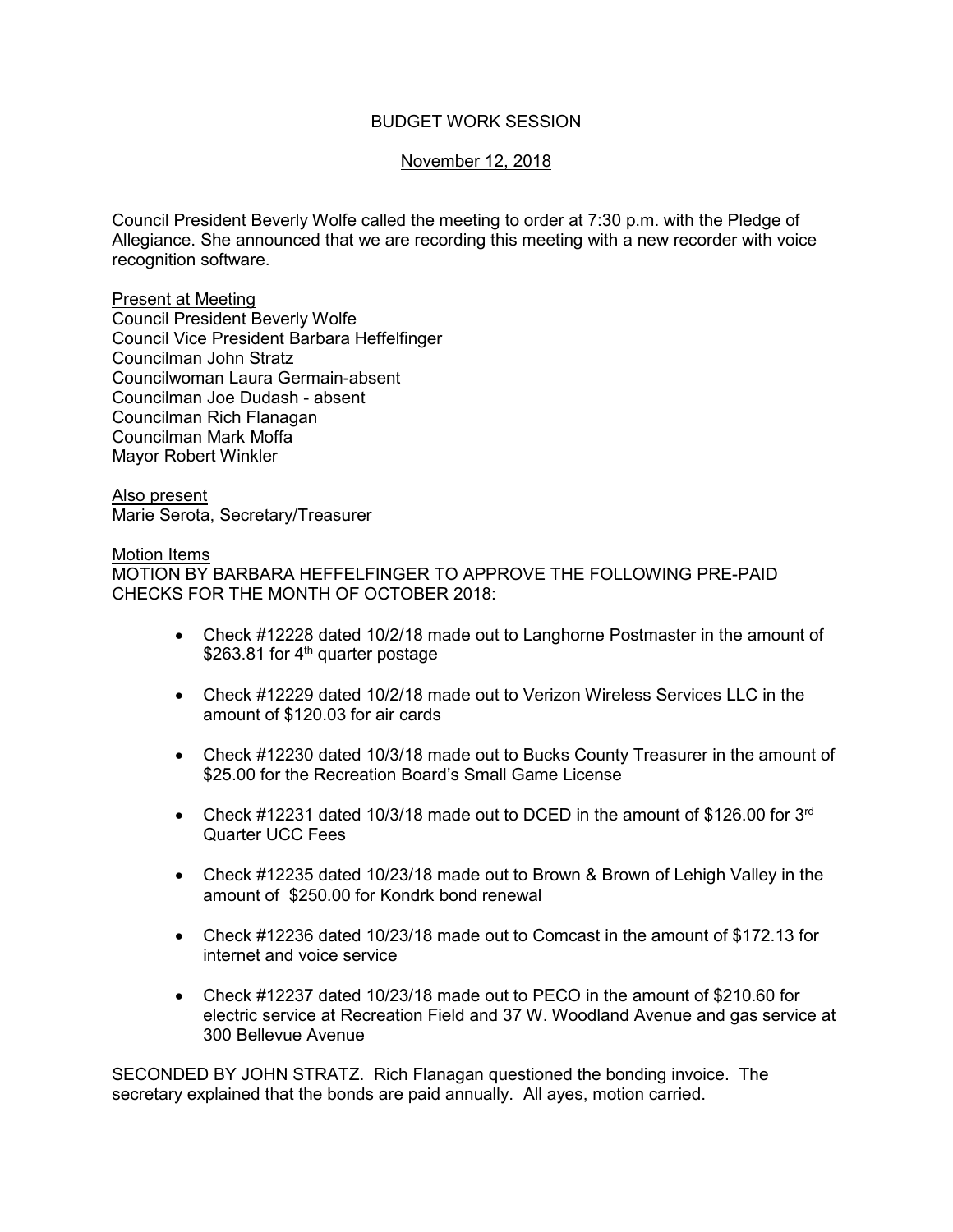MOTION BY JOHN STRATZ TO APPOINT AMANDA MIELUCH TO THE RECREATION BOARD TO COMPLETE THE VACANCY LEFT BY DAVE CAHILL, TERM ENDING 2018 AND ALISON NICKERSON TO COMPLETE THE VACANCY LEFT BY DAN CAHILL ENDING 2019. SECONDED BY MARK MOFFA. All ayes, motion carried.

### 2019 Budget Review

Finance Chairperson Barbara Heffelfinger turned the meeting over to Beverly Wolfe, Council President. Mrs. Wolfe distributed a summary sheet with updated fund balances with budget figures discussed previously with Council, which is attached.

Discussion on salary splits between the general fund, sewer fund and refuse funds. Council agreed to look into changing the split percentages. This will be discussed in executive session.

John Stratz requested reviewing the general fund line by line. The following line items were noted:

Line #01-310-510 Local Services Tax - Rich Flanagan questioned the LST tax. Secretary explained that it replaced the Occupational Privilege Tax. Employees in the borough pay \$1.00 per week for emergency services totaling \$52.00 per year. John Stratz said Frank Farry is sponsoring a bill depriving municipalities from collecting the funds.

Line #01-322-500 Road Occupancy Permits - Beverly Wolfe said there is a system in place involving the borough engineer and inspections.

Line #01-331-100 District Magistrate Fines – Mark Moffa and Rich Flanagan discussed realistic expectations with the Mayor.

Line #01-404-310 Borough Solicitor – Beverly Wolfe said she is going to attend a meeting with Hill Wallack to discuss legal bills.

Rich Flanagan left at 9:20 p.m. He will bring a donated sign from the recreation board to another meeting to present to Council.

Line #01-406-310 Professional Services – consists of codification services and website design

Line #01-407-318 Software License Fees – consists of: Computer System Maintenance-Administration & Police Dept, Taser Video Services, Cloud Back up Services (Police) Website Hosting/Maintenance

Line #01-408-310 Borough Engineer - Ms. Schuehler had to catch up on engineering/projects that were already started and she had to inspect all of the concrete work that was done on Lincoln Hwy, which was not budgeted.

Mark Moffa discussed possible cuts in the police department budget. The Mayor said that the budget numbers are higher than previous actual totals in case there is a major crime and the funds are needed. Also, he waits to purchase certain items until comfortable with funds spent on the department at year end so they aren't over budget.

Line #01-406-310 Professional Services – consists of codification services and website design.